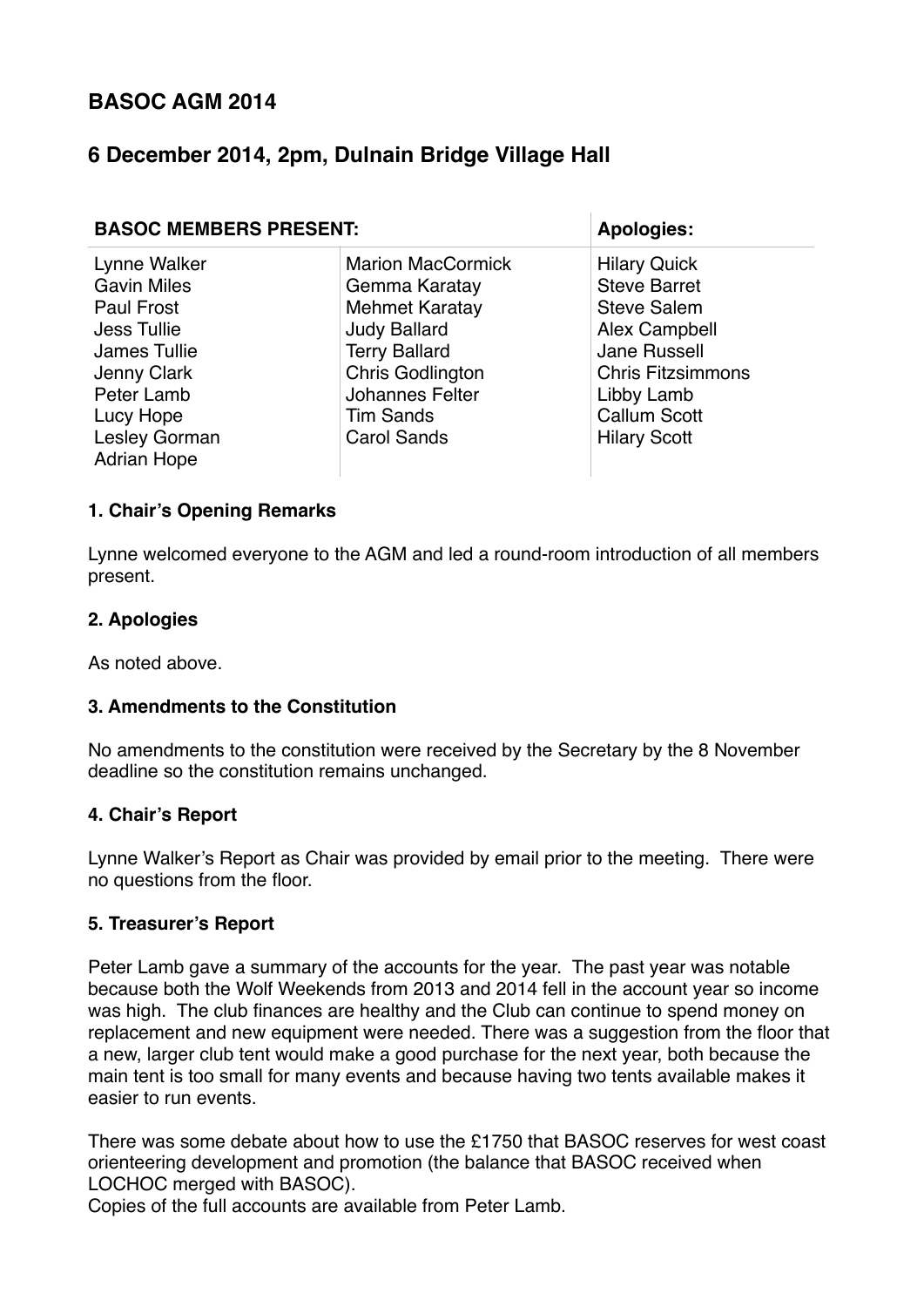The BASOC Accounts were approved by the members. Proposed: Marion MacCormick Seconded: Gavin Miles

#### **6. Election of Office Bearers and Committee Members**

There were no resignations from the Committee. Gavin Miles expressed a desire to stand down as Secretary but indicated he was happy to continue to a point where a new volunteer came forward.

The following were elected:

| <b>Lynne Walker</b> | Chair                   |  |
|---------------------|-------------------------|--|
| <b>Peter Lamb</b>   | <b>Treasurer</b>        |  |
| <b>Gavin Miles</b>  | Secretary               |  |
| <b>Paul Frost</b>   | <b>Committee Member</b> |  |
| <b>Jenny Clark</b>  | <b>Committee Member</b> |  |
| <b>James Tullie</b> | <b>Committee Member</b> |  |
|                     |                         |  |
|                     |                         |  |

Proposed: Marion MacCormick Seconded: Judy Ballard

**Jess Tullie** was also elected to the Committee.

Proposed: Lynne Walker Seconded: Marion MacCormick

Johannes Felter also attends Committee Meetings in his capacity as our SOA development officer and Hilary Quick attends as an adviser to the club.

Lynne extended the invitation to attend committee meetings to any club members who wanted.

## **7. Events 2015 and 2016**

Lynne explained ran through the range of events for 2015 and 2016, from Tuesday=O sessions and Level D events to Wolf Weekends for 2015 and 2016 and the Scottish 6 Days event in 2016.

Volunteers were sought to plan and organise events at the Wolf Weekend events and Lynne reminded members that Day 5 of the Scottish 6 Days event will be BASOC's day for helping.

Johannes noted the SOA organisers training course on 14 December 2014 for any members who would like to attend.

## **8. Entry Fees for Events**

The BASOC Committee proposed that to support the SOAs drive to increase members, BASOC charges £1 more for non-SOA members attending Tuesday=O and BASOC Level D events.